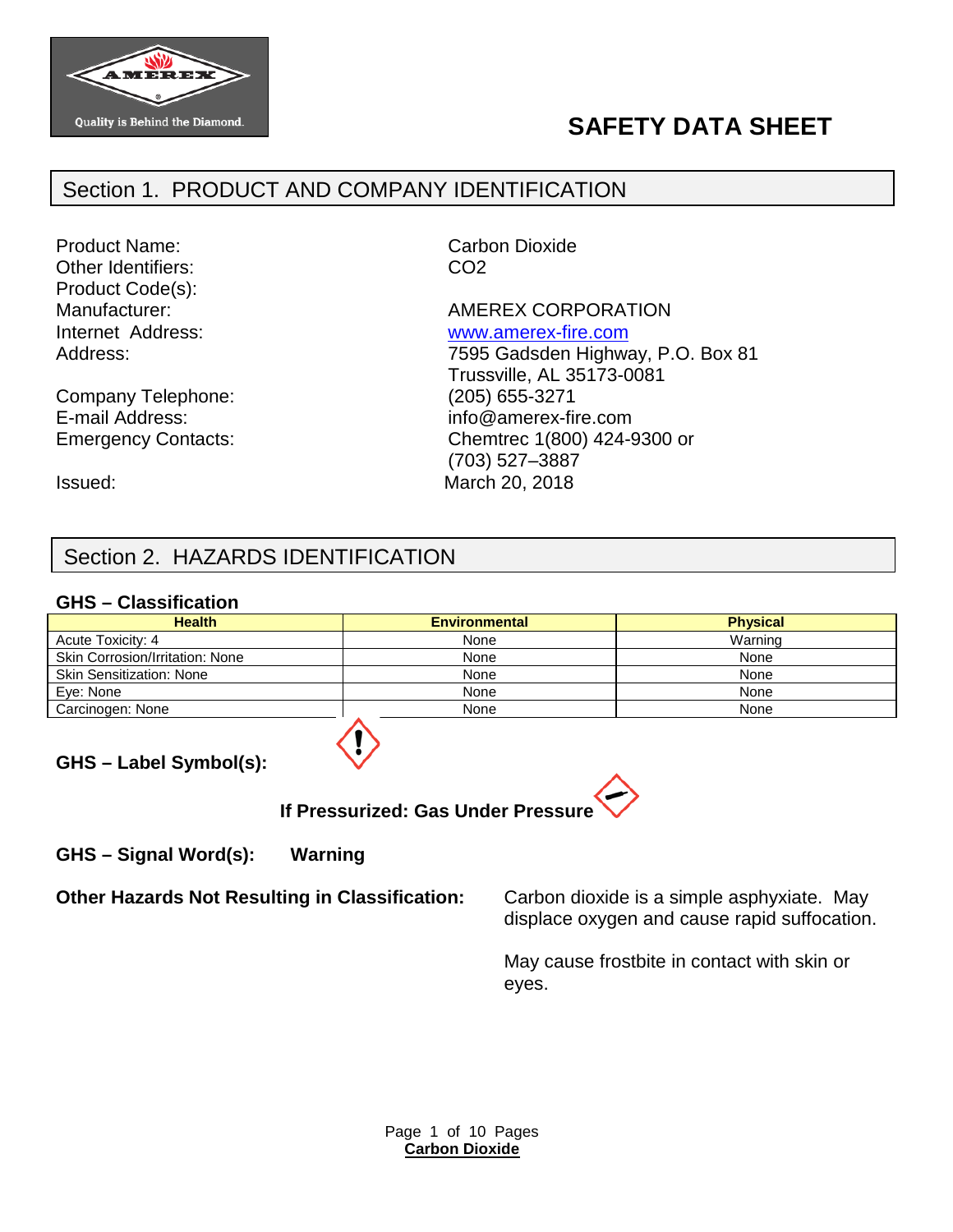| <b>GHS Hazard</b>     | <b>GHS Codes(s)</b> | <b>Code Phrase(s)</b>                                                                  |
|-----------------------|---------------------|----------------------------------------------------------------------------------------|
| <b>Physical</b>       | H <sub>280</sub>    | *- Contains gas under pressure; may explode if heated.                                 |
|                       | 281                 | Contains refrigerated gas; may cause cryogenic burns or injury.                        |
| <b>Health</b>         | H313                | May be harmful in contact with skin.                                                   |
|                       | 332                 | Harmful if inhaled.                                                                    |
| <b>Environmental</b>  | None                |                                                                                        |
| <b>Precautionary:</b> |                     |                                                                                        |
| General               | P <sub>101</sub>    | If medical advice is needed, have product container or label at hand.                  |
| Prevention            | P <sub>251</sub>    | Do not pierce or burn, even after use.                                                 |
|                       | 261                 | Avoid breathing gas.                                                                   |
|                       | 271                 | Use only outdoors or in a well-ventilated area.                                        |
|                       | 280                 | Wear protective gloves/protective clothing/eye protection/face protection.             |
| Response              | P312                | Call a POISON CENTER/doctor if you feel unwell.                                        |
|                       | 321                 | Specific treatment (see Section 4. First Aid Measures)                                 |
|                       | 336                 | Thaw frosted parts with lukewarm water. Do not rub affected areas.                     |
|                       | $304 + 340$         | IF INHALED: Remove person to fresh air and keep comfortable for breathing.             |
|                       | $305 + 310$         | IF IN EYES: Immediately call a doctor.                                                 |
|                       | $313 + 333$         | May be harmful in contact with skin or if inhaled.                                     |
| Storage               | P405                | Store locked up.                                                                       |
|                       | $403 + 233$         | Store in a well ventilated place. Keep container tightly closed.                       |
|                       | $410+403$           | *- Protect from sunlight. Store in well-ventilated place.                              |
| Disposal              | P <sub>501</sub>    | Dispose of contents through a licensed disposal company. Contaminated container should |
|                       |                     | be disposed of as unused product.                                                      |

#### **GHS – Hazard Phrases**

\*- If under pressure

# Section 3. COMPOSITION/INFORMATION ON INGREDIENTS

| <b>Chemical Name</b>        | EC No.    | <b>REACH Rea.</b><br>No. | <b>CAS-No.</b>   | <b>Weight %</b> |
|-----------------------------|-----------|--------------------------|------------------|-----------------|
| - -<br>' Carbon.<br>Dioxide | 204-696-9 | NΑ                       | $-38-9$<br>$24-$ | 100             |

Adverse health effects and symptoms: None in normal quantities

# Section 4. FIRST AID MEASURES

Page 2 of 10 Pages **Carbon Dioxide** Eye Exposure: Liquid or cold gas can cause freezing injury to eyes. Flush eyes with cool water for 15 minutes. Seek medical attention immediately. Skin Exposure: The May cause cold burns or frostbite. Remove contaminated clothing and flush affected areas with lukewarm (NOT HOT) water. Seek medical attention immediately if blistering of the dermal surface or if deep tissue freezing occurs Inhalation: Carbon dioxide is a simple asphyxiate. May cause coughing, dizziness, headache, dyspnea, unconsciousness. and death. If symptoms appear or respiratory distress occurs, remove victim to fresh air. Seek medical attention immediately.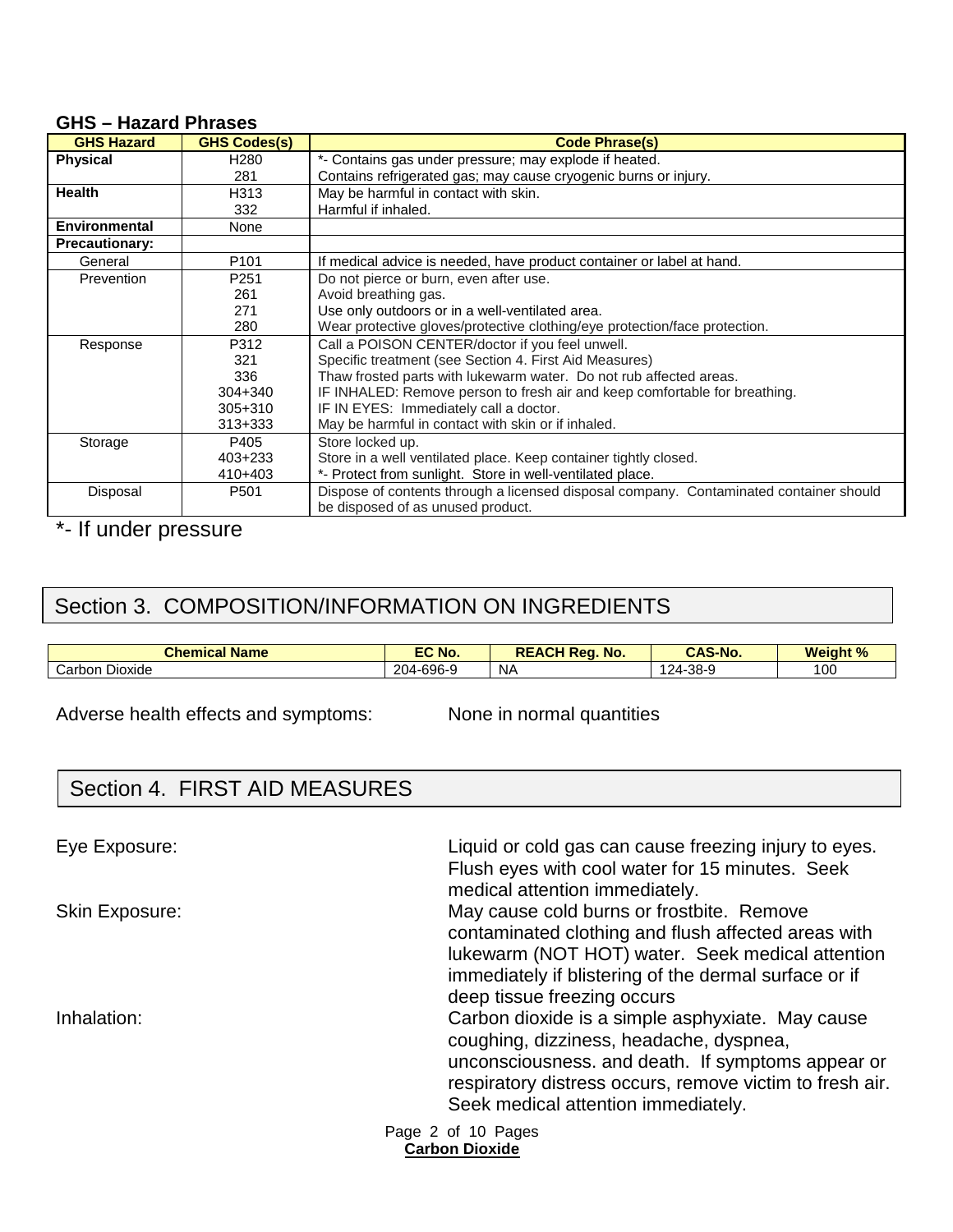Medical conditions possibly aggravated by exposure: None

Ingestion: None under normal conditions

# Section 5. FIRE-FIGHTING MEASURES

Flammable Properties: Not flammable Flash Point: None

Suitable Extinguishing Media: Non-combustible. Use extinguishing media suitable for surrounding conditions. Cool fire-exposed cylinders until flames are extinguished. Damaged cylinders should be handled only by specialists.

Hazardous Combustion Products: None Explosion Data: Sensitivity to Mechanical Impact: Not sensitive Sensitivity to Static Discharge: Not sensitive Protective Equipment and

Unusual fire/explosion hazards: Cylinders could rupture under heat of fire.

Precautions for Firefighters: As in any fire, wear self-contained breathing apparatus pressure-demand, MSHA/NIOSH (approved or equivalent) and full protective gear.

# Section 6. ACCIDENTAL RELEASE MEASURES

| <b>Personal Precautions:</b>          | Evacuate personnel to safe areas. Ensure adequate<br>ventilation, especially in confined areas. Monitor<br>oxygen level.                                                                                                                                      |
|---------------------------------------|---------------------------------------------------------------------------------------------------------------------------------------------------------------------------------------------------------------------------------------------------------------|
| <b>Personal Protective Equipment:</b> | Wear self-contained breathing apparatus when<br>entering area unless atmosphere is proved safe.                                                                                                                                                               |
| <b>Emergency Procedures:</b>          | Handle in accordance with good health and safety<br>practices.                                                                                                                                                                                                |
| <b>Methods for Containment:</b>       | Stop the flow of gas or remove cylinder to outdoor<br>location if this can be done without risk. If leak is in<br>container or container valve, contact the appropriate<br>emergency telephone number in Section 1<br>or call your closest supplier location. |
| Methods for Clean Up:                 | Return cylinder to authorized distributor.                                                                                                                                                                                                                    |
| <b>Environmental Precautions:</b>     | Prevent spreading of vapors through sewers,<br>ventilation systems and confined areas.                                                                                                                                                                        |
| Other:                                | <b>None</b>                                                                                                                                                                                                                                                   |

Page 3 of 10 Pages **Carbon Dioxide**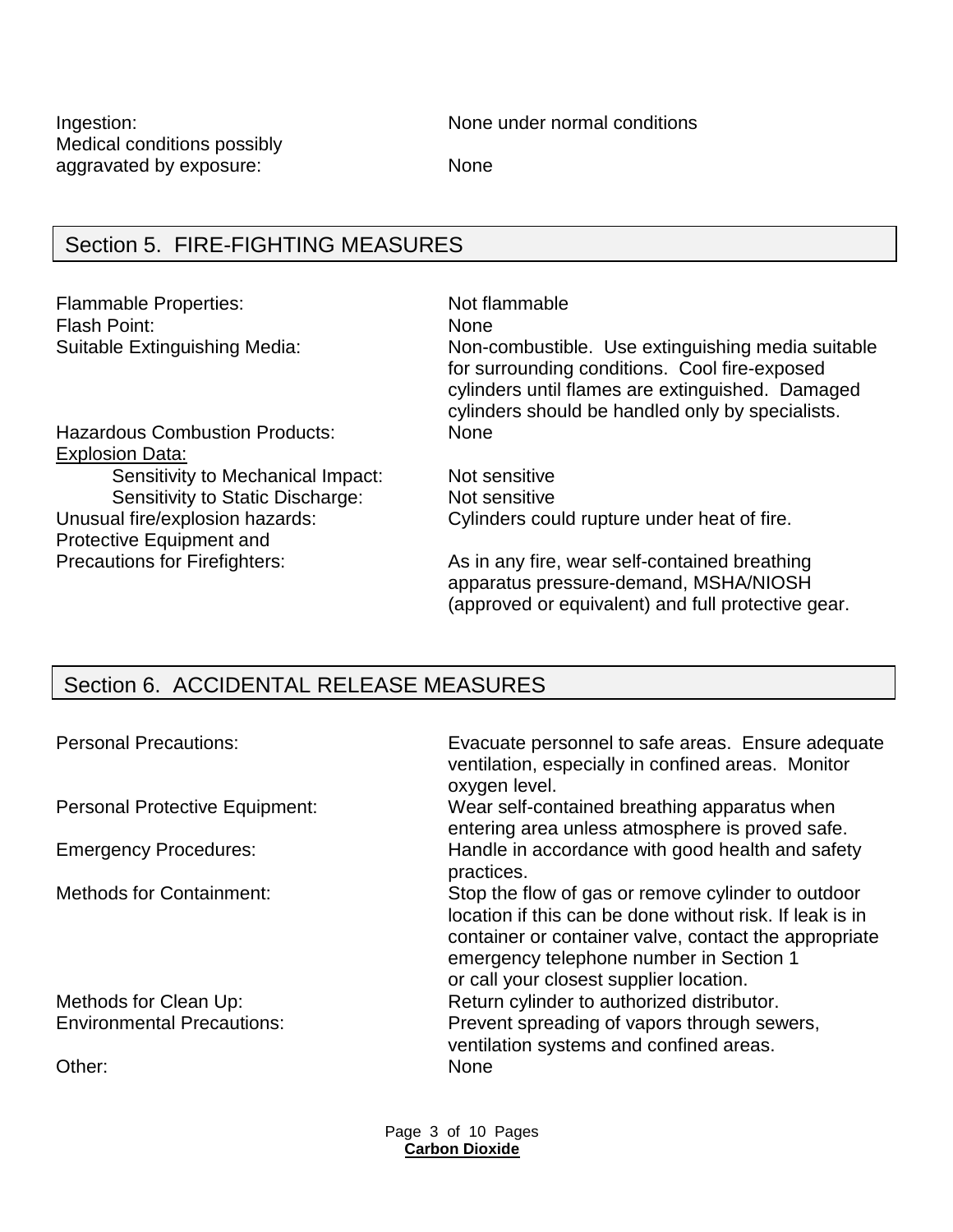# Section 7. HANDLING AND STORAGE

Personal Precautions: Only experienced and properly instructed persons should handle gases under pressure. Conditions for Safe Storage/Handling: If pressurized – Protect from sunlight and store in a well-ventilated place. Always store and handle compressed gas cylinders in accordance with Compressed Gas Association, pamphlet CGA-P1, Safe Handling of Compressed Gases in Containers. Incompatible Products: Certain reactive metals, hydrides, moist cesium monoxide, or lithium acetylene carbide diammino may ignite. Passing carbon dioxide over a mixture of sodium peroxide and aluminum or magnesium may explode.

# Section 8. EXPOSURE CONTROLS/PERSONAL PROTECTION

| <b>Chemical Name</b> | <b>OSHA PEL</b>                  | <b>ACGIH TLV</b>                 | <b>NIOSH IDLH</b> | <b>EU BLV</b> |
|----------------------|----------------------------------|----------------------------------|-------------------|---------------|
| Carbon dioxide       | TWA: 5000 ppm<br>TWA: 9000 mg/m3 | TWA: 5000 ppm<br>STEL: 30000 ppm | 40000 PPM         | <b>NA</b>     |

NR = Not Regulated.

Engineering Controls: Local exhaust ventilation to prevent accumulation of high concentrations and maintain air-oxygen levels at or above 19.5%. Oxygen detectors should be used when asphyxiating gases may be released. Systems under pressure should be regularly checked for leakages.

## Personal Protective Equipment Safety glasses









Eye/Face Protection: Tightly fitting safety goggles or face shield Skin and Body Protection: Wear protective gloves, safety shoes. Respiratory Protection: If exposure limits are exceeded, use positive pressure respirator with escape cylinder or self-contained breathing apparatus for oxygen-deficient atmospheres

> Page 4 of 10 Pages **Carbon Dioxide**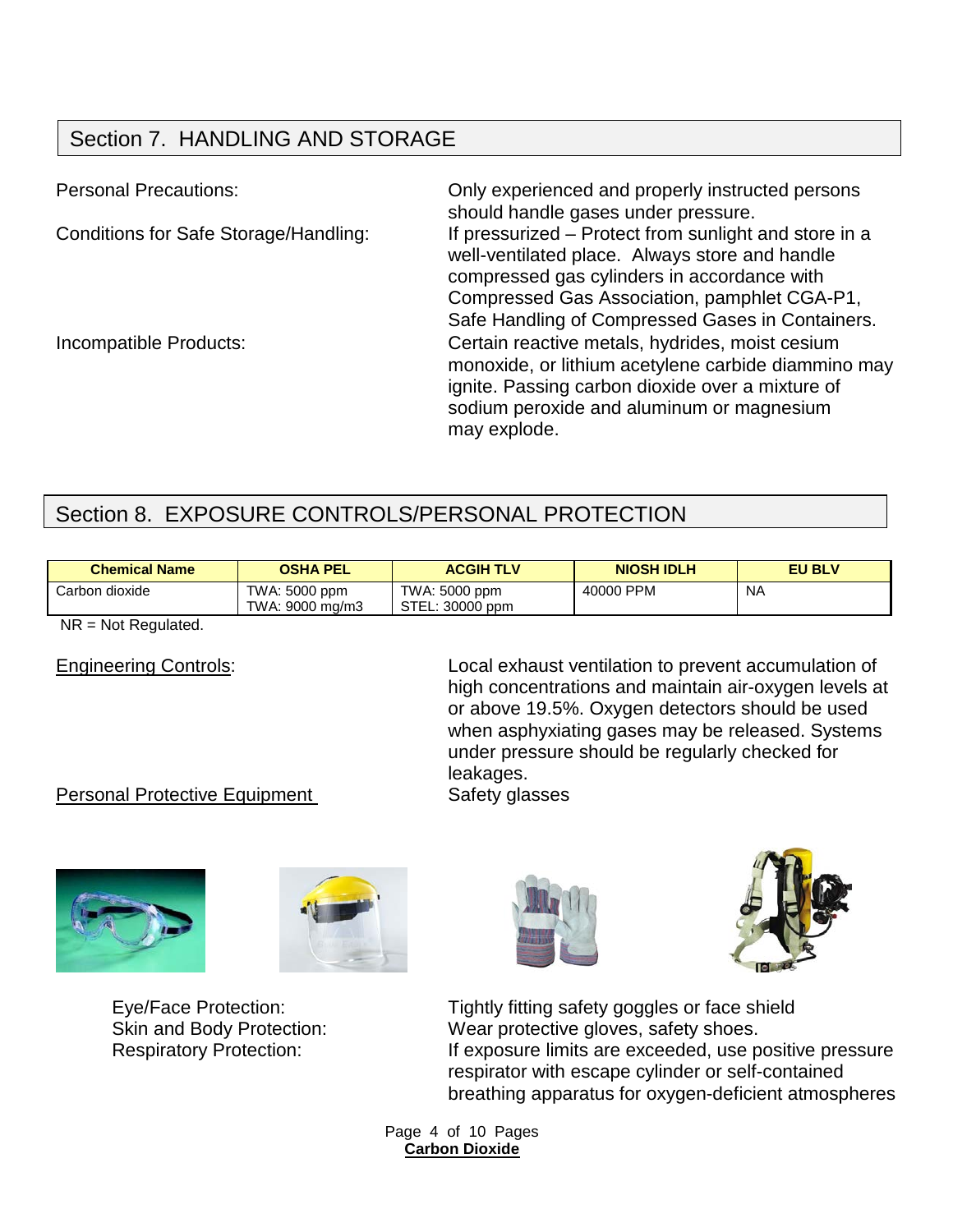(<19.5%). If exposure limits are exceeded or irritation is experienced, NIOSH/MSHA approved respiratory protection should be worn. Positive-pressure supplied air respirators may be required for high airborne contaminant concentrations. Respiratory protection must be provided in accordance with current local regulations. Hygiene Measures: Good personal hygiene practice is essential, such as avoiding food, tobacco products, or other hand-tomouth contact when handling. Do not get in eyes, on skin, or on clothing.

## Section 9. PHYSICAL AND CHEMICAL PROPERTIES

Appearance: Colorless liquid Molecular Weight: 44 g/mole Odor: None Odor Threshold: No information available Decomposition Temperature **<sup>O</sup>**C: 2000 Freezing Point <sup>o</sup>C: 456.6 Initial Boiling Point <sup>O</sup>C: 478.5 Physical State: Compressed liquefied gas pH: Approximately 3.7 at 1 atm Flash Point <sup>o</sup>C: None Auto-ignition Temperature <sup>o</sup>C: No information available Boiling Point/Range <sup>o</sup>C: 478.5 Melting Point/Range °C: 456.6 Flammability: Not Flammable Explosive Properties: None Oxidizing Properties: Not Applicable Volatile Component (%vol) Not Applicable Evaporation Rate: Not Applicable Vapor Density: 1.53 (at 78.2 **<sup>O</sup>**C) Vapor Pressure: 4.83x104 Hg (at 25**<sup>O</sup>**C) Specific gravity at 25 C: 1.52 Solubility: 0.145 g/ml (at 25<sup>o</sup>C)

Flammability Limits in Air <sup>o</sup>C: Upper – Not Flammable; Lower-Not Flammable Partition Coefficient Octanol/Water as log Pow: 0.83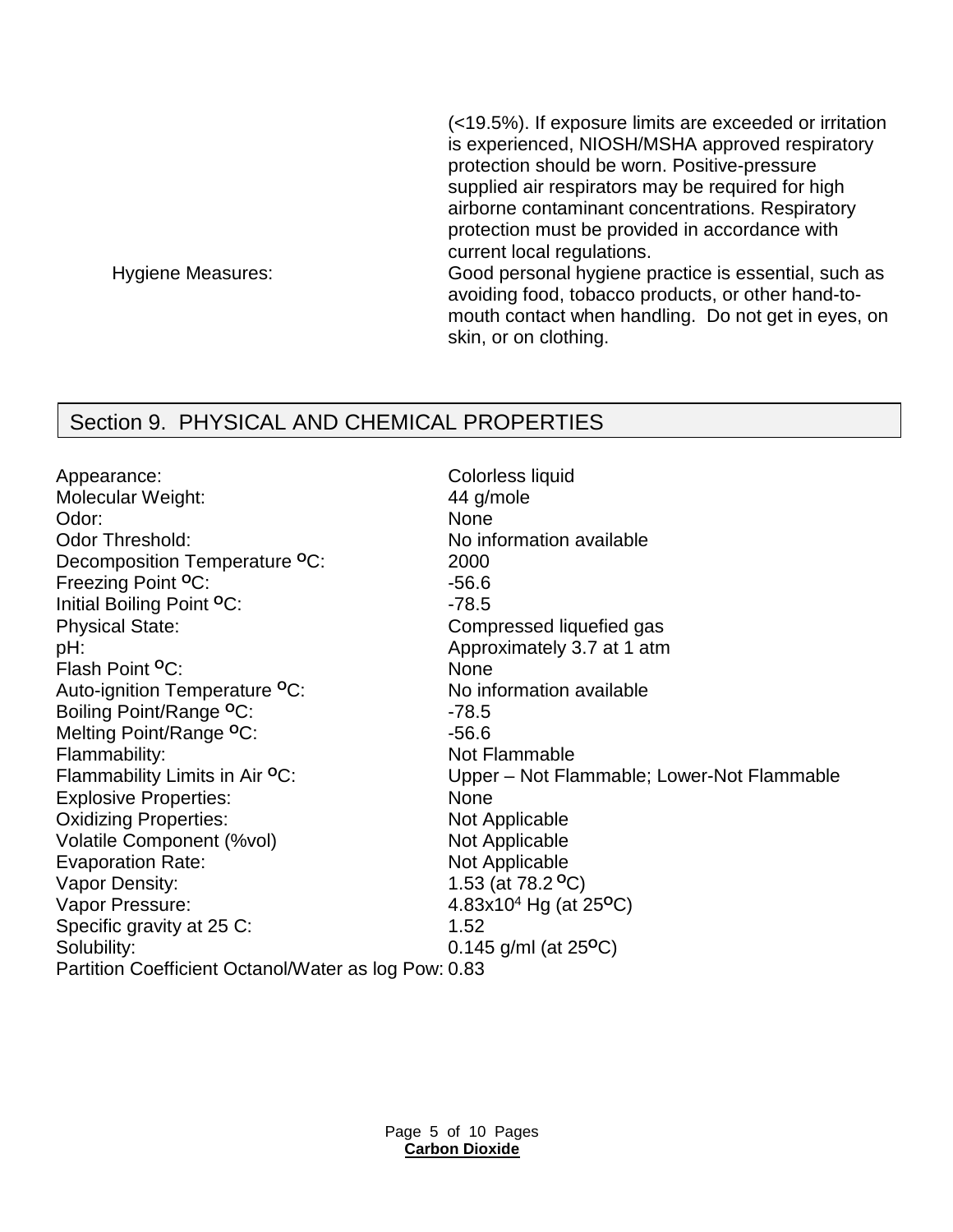# Section 10. STABILITY AND REACTIVITY

| Reactivity:<br><b>Chemical Stability:</b>                                                                                 | Not Applicable<br>Stable under recommended storage and handling<br>conditions.                                                                                                                                          |
|---------------------------------------------------------------------------------------------------------------------------|-------------------------------------------------------------------------------------------------------------------------------------------------------------------------------------------------------------------------|
| Incompatibles:                                                                                                            | Certain reactive metals, hydrides, moist cesium<br>monoxide, or lithium acetylene carbide diammino may<br>ignite. Passing carbon dioxide over a mixture of<br>sodium peroxide and aluminum or magnesium may<br>explode. |
| Conditions to Avoid:                                                                                                      | Due to the presence of carbon dioxide, carbonic acid<br>is formed in the presence of moisture.                                                                                                                          |
| <b>Hazardous Decomposition Products:</b><br><b>Possibility of Hazardous Reactions:</b><br><b>Hazardous Polymerization</b> | Oxygen, carbon monoxide<br><b>None</b><br>Does not occur                                                                                                                                                                |

# Section 11. TOXICOLOGICAL INFORMATION

| Likely Routes of Exposure:<br>Symptoms:<br>Immediate: | Inhalation, skin, and eye contact.                                                                                                                               |
|-------------------------------------------------------|------------------------------------------------------------------------------------------------------------------------------------------------------------------|
| Inhalation:                                           | Increased respiration, headache, mild narcotic effects,<br>increased blood pressure and pulse rate,<br>unconsciousness, death.                                   |
| Eyes:                                                 | Contact with liquid/gas may cause burns/frostbite.                                                                                                               |
| Skin:                                                 | Contact with liquid/gas may cause burns/frostbite.                                                                                                               |
| Delayed:                                              | Acidosis, adrenal cortical exhaustion, and other<br>metabolic stresses may result from prolonged<br>exposure to 1-2% carbon dioxide $(10,000 - 20,000)$<br>ppm). |
| <b>Acute Toxicity:</b>                                | Asphyxiate.                                                                                                                                                      |
| <b>Chronic Toxicity:</b>                              |                                                                                                                                                                  |
| Short-term Exposure:<br>Long-term Exposure:           | May displace oxygen and cause rapid suffocation.<br>None known.                                                                                                  |

## **Acute Toxicity Values - Health**

| <b>Chemical Name</b> | LD50                     |                          | <b>LC50 (Inhalation)</b> |
|----------------------|--------------------------|--------------------------|--------------------------|
|                      | <b>Oral</b>              | <b>Dermal</b>            |                          |
| Carbon dioxide       | No information available | No information available | 470,000 ppm (rat)        |

Reproductive Toxicity: This product's ingredients are not known to have reproductive or teratogenic effects.

Target Organs and Effects (TOST): None

Page 6 of 10 Pages **Carbon Dioxide**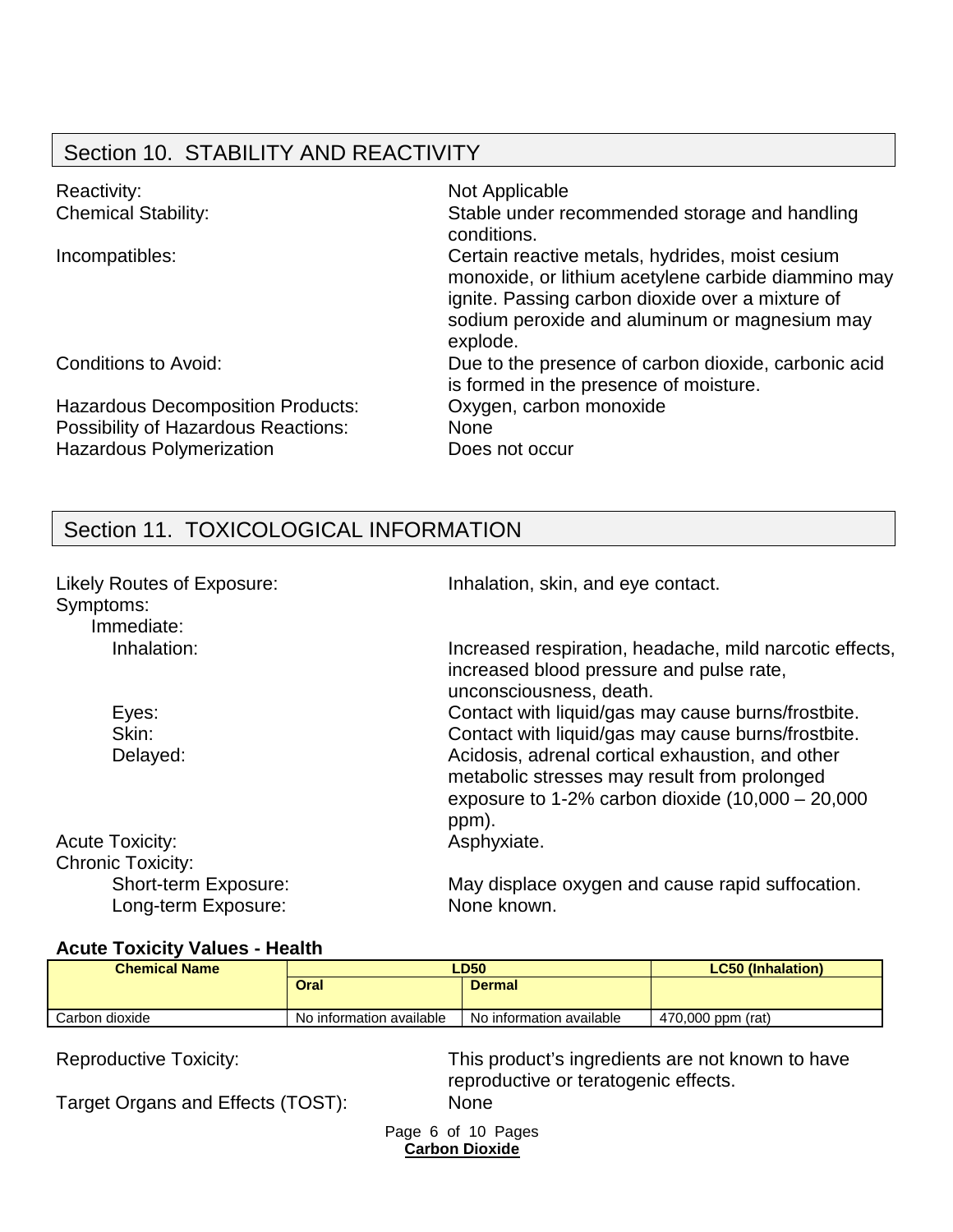#### **Other Toxicity Categories**

| <b>Chemical Name</b> | <b>Germ Cell</b><br><b>Mutagenicity</b> | <b>Carcino-</b><br>aenicity | Repro-<br>ductive | <b>TOST</b><br><b>Single Exp</b>                     | <b>TOST</b><br><b>Repeated Exp</b> | <b>Aspiration</b> |
|----------------------|-----------------------------------------|-----------------------------|-------------------|------------------------------------------------------|------------------------------------|-------------------|
| Carbon dioxide       | None                                    | None                        | None              | Central Nervous System.<br><b>Respiratory System</b> | None                               | None              |

# Section 12. ECOLOGICAL INFORMATION

Ecotoxicity: Not Applicable

Persistence/Degradability: Possible hazardous degradation products not expected. Long-term degradation products not expected. Bioaccummulation: Not Applicable Mobility in soil: Mobile

Other Adverse Ecological Effects: No other known effects at this time

#### **Aquatic Toxicity Values – Environment – Research**

| __<br>_____<br><b>Chemical Name</b> | .<br>$\mathbf{H}$ of $\mathbf{H}$<br>Acute<br>ЮU | (EC50)<br><b>Chronic</b> |
|-------------------------------------|--------------------------------------------------|--------------------------|
| Water                               | N/A                                              | N/A                      |

#### **Aquatic Toxicity Values – Environment – Estimates**

| .<br><b>Chemical</b><br><b>Name</b> | CEN<br>$\overline{a}$<br>Acute<br>ucu | <b>FOED</b><br>EC <sub>20</sub> |
|-------------------------------------|---------------------------------------|---------------------------------|
| Water                               | .<br>$N/\sqrt{2}$                     | N/A                             |

## Section 13. DISPOSAL CONSIDERATIONS

Safe Handling None. Waste Disposal Considerations Dispose in accordance with federal, state, and local

regulations.

Contaminated Packaging **Dispose in accordance with federal, state, and local** regulations.

#### NOTES:

This product is not a RCRA characteristically hazardous or listed hazardous waste. Dispose of according to state or local laws, which may be more restrictive than federal laws or regulations. Used product may be altered or contaminated, creating different disposal considerations.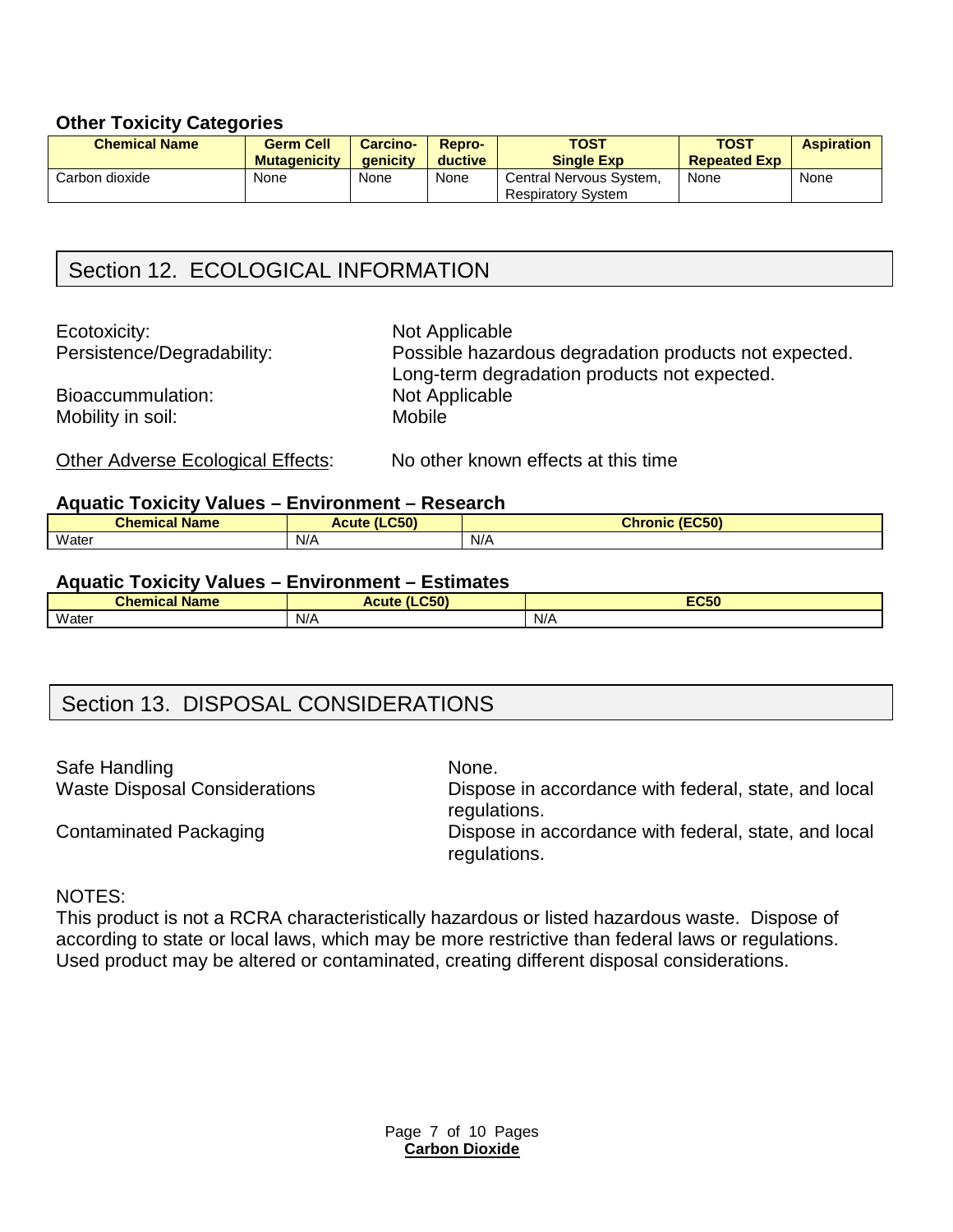## Section 14. TRANSPORT INFORMATION

| <b>UN Number:</b>               | ΝA            |
|---------------------------------|---------------|
|                                 |               |
| <b>UN Proper Shipping Name:</b> | NА            |
| <b>Transport Hazard Class:</b>  | ΝA            |
| Packing Group:                  | ΝA            |
| Marine Pollutant?:              | <b>NO</b>     |
| <b>IATA</b>                     | Not regulated |
| <b>DOT</b>                      | Not regulated |
|                                 |               |

NOTES:

This product is not defined as a hazardous material under U.S. Department of Transportation (DOT) 49 CFR 172, or by Transport Canada "Transportation of Dangerous Goods" regulations.

## Special Precautions for Shipping:

If shipped in a stored pressure-type fire extinguisher, carbon dioxide in a pressurized container is considered a hazardous material by the US Department of Transportation and Transport Canada. The proper shipping name shall be CARBON DIOXIDE and the UN designation is UN 1013. The DOT hazard class/division is LIMITED QUANTITY when pressurized to less than 241 psig and when shipped via highway or rail. UN Class 2.2. Non-Flammable Gas, when shipping via air. Packing Group – N/A

# Section 15. REGULATORY INFORMATION

#### **International Inventory Status:** All ingredients are on the following inventories **Country(ies) Agency Country(ies) Status** United States of America **TSCA** TSCA Yes Canada WHMIS Not Controlled Australia AICS Listed or Exempt **AICS** Listed or Exempt **AICS** Listed or Exempt **AICS** Listed or Exempt **AICS** Listed or Exempt **AICS** Listed or Exempt **AICS** Listed or Exempt **AICS** Listed **AICS** Listed **AICS** Listed **AIC** Europe EINECS/ELINCS

## **REACH Title VII Restrictions:** No information available

| <b>Chemical Name</b> | <b>Dangerous</b><br><b>Substances</b> | <b>Organic</b><br><b>Solvents</b> | <b>Harmful</b><br><b>Substances</b><br><b>Whose Names</b><br>Are to be<br>Indicated on<br>Label | <b>Pollution</b><br>Release and<br><b>Transfer</b><br><b>Registry (Class</b><br>-II) | <b>Pollution</b><br><b>Release and</b><br><b>Transfer</b><br><b>Registry (Class</b> | <b>Poison and</b><br><b>Deleterious</b><br><b>Substances</b><br><b>Control Law</b> |
|----------------------|---------------------------------------|-----------------------------------|-------------------------------------------------------------------------------------------------|--------------------------------------------------------------------------------------|-------------------------------------------------------------------------------------|------------------------------------------------------------------------------------|
| Water                | Not Applicable                        | Not Applicable                    | Not Applicable                                                                                  | Not Applicable                                                                       | Not Applicable                                                                      | Not Applicable                                                                     |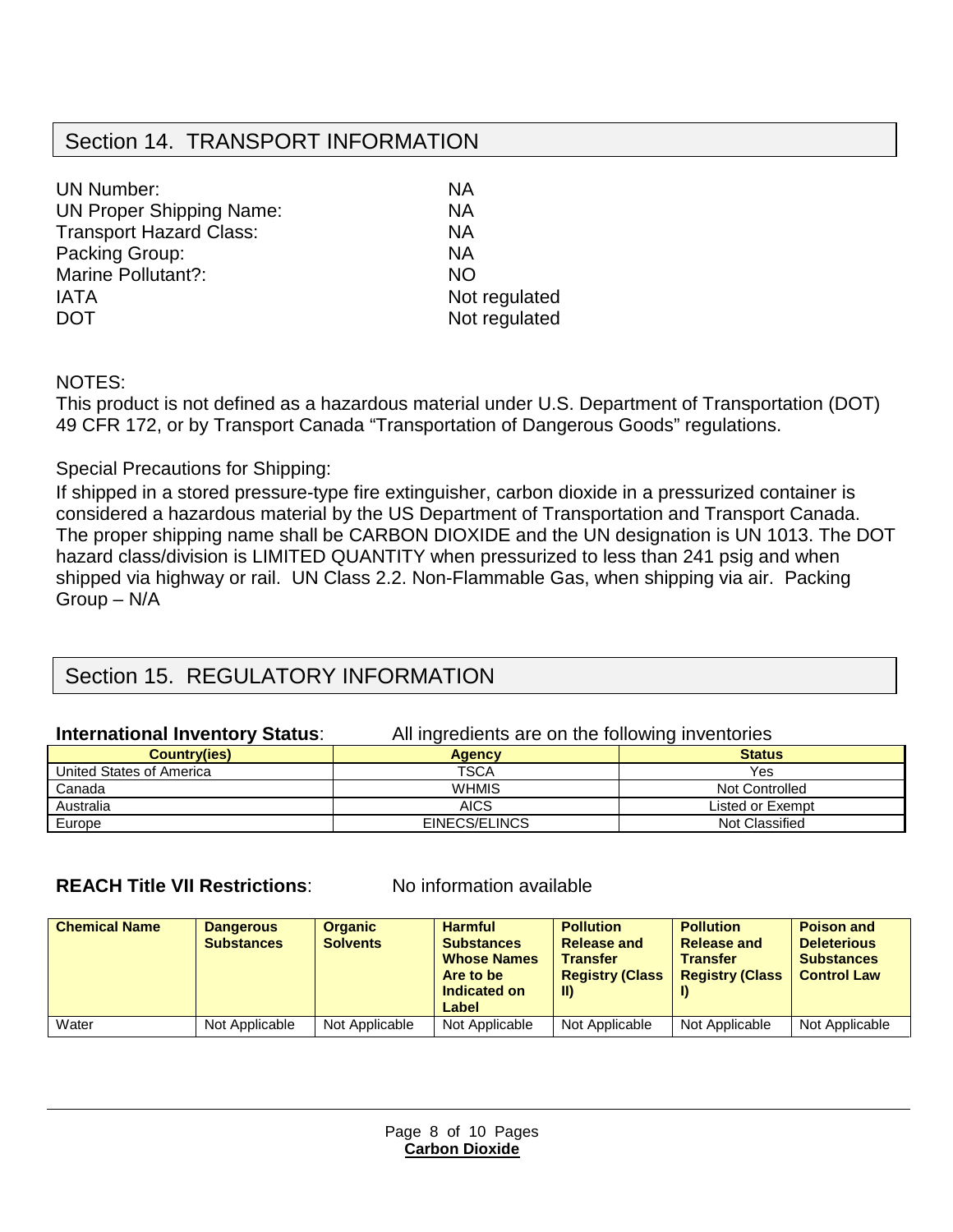| <b>Component</b> | <b>ISHA - Harmful</b><br><b>Substances</b><br><b>Prohibited for</b><br><b>Manufacturing,</b><br>Importing,<br><b>Transferring, or</b><br><b>Supplying</b> | <b>ISHA - Harmful</b><br><b>Substances</b><br><b>Requiring</b><br><b>Permission</b> | <b>Toxic Chemical</b><br><b>Classification</b><br>Listing (TCCL) -<br><b>Toxic Chemicals</b> | <b>Toxic Release</b><br><b>Inventory (TRI) –</b><br><b>Group I</b> | <b>Toxic Release</b><br><b>Inventory (TRI) -</b><br><b>Group II</b> |
|------------------|-----------------------------------------------------------------------------------------------------------------------------------------------------------|-------------------------------------------------------------------------------------|----------------------------------------------------------------------------------------------|--------------------------------------------------------------------|---------------------------------------------------------------------|
| Water            | Not Applicable                                                                                                                                            | Not Applicable                                                                      | Not Applicable                                                                               | Not Applicable                                                     | Not Applicable                                                      |

### **European Risk and Safety phrases**:

EU Classification:

| R Phrases: | None |
|------------|------|
| S Phrases: | None |

## **U.S. Federal Regulatory Information**:

## **SARA 313**:

Section 313 of Title III of the Superfund Amendments and Reauthorization Act of 1986 (SARA) - This product does not contain and chemicals which are subject to the reporting requirements of the Act and Title 40 of the Code of Federal Regulations, Part 372. None of the chemicals in this product are under SARA reporting requirements or have SARA threshold planning quantities (TPQs) or CERCLA reportable quantities (RQs), or are regulated under TSCA 8(d).

## **SARA 311/312 Hazard Categories**:

| <b>Acute Health Hazard</b>          | N٥  |
|-------------------------------------|-----|
| <b>Chronic Health Hazard</b>        | Nο  |
| Fire Hazard                         | N٥  |
| Sudden Release of Pressure Hazard-* | Yes |
| <b>Reactive Hazard</b>              | N٥  |

\* - Only applicable if material is in a pressurized extinguisher.

### Clean Water/Clean Air Acts:

This product does not contain any substances regulated as pollutants pursuant to the Clean Water Act (40 CFR 122.21 and 40 CFR 122.42) or Clean Air Act, Section 112 Hazardous Air Pollutants (HAPs) (see 40 CFR 61) and Section 112 of the Clean Air Act Amendments of 1990.

### **U.S. State Regulatory Information**:

Chemicals in this product are covered under specific State regulations, as denoted below:

**Alaska** - Designated Toxic and Hazardous Substances: None **California** – Permissible Exposure Limits for Chemical Contaminants: None **Florida** – Substance List: None **Illinois** – Toxic Substance List: None **Kansas** – Section 302/303 List: None

> Page 9 of 10 Pages **Carbon Dioxide**